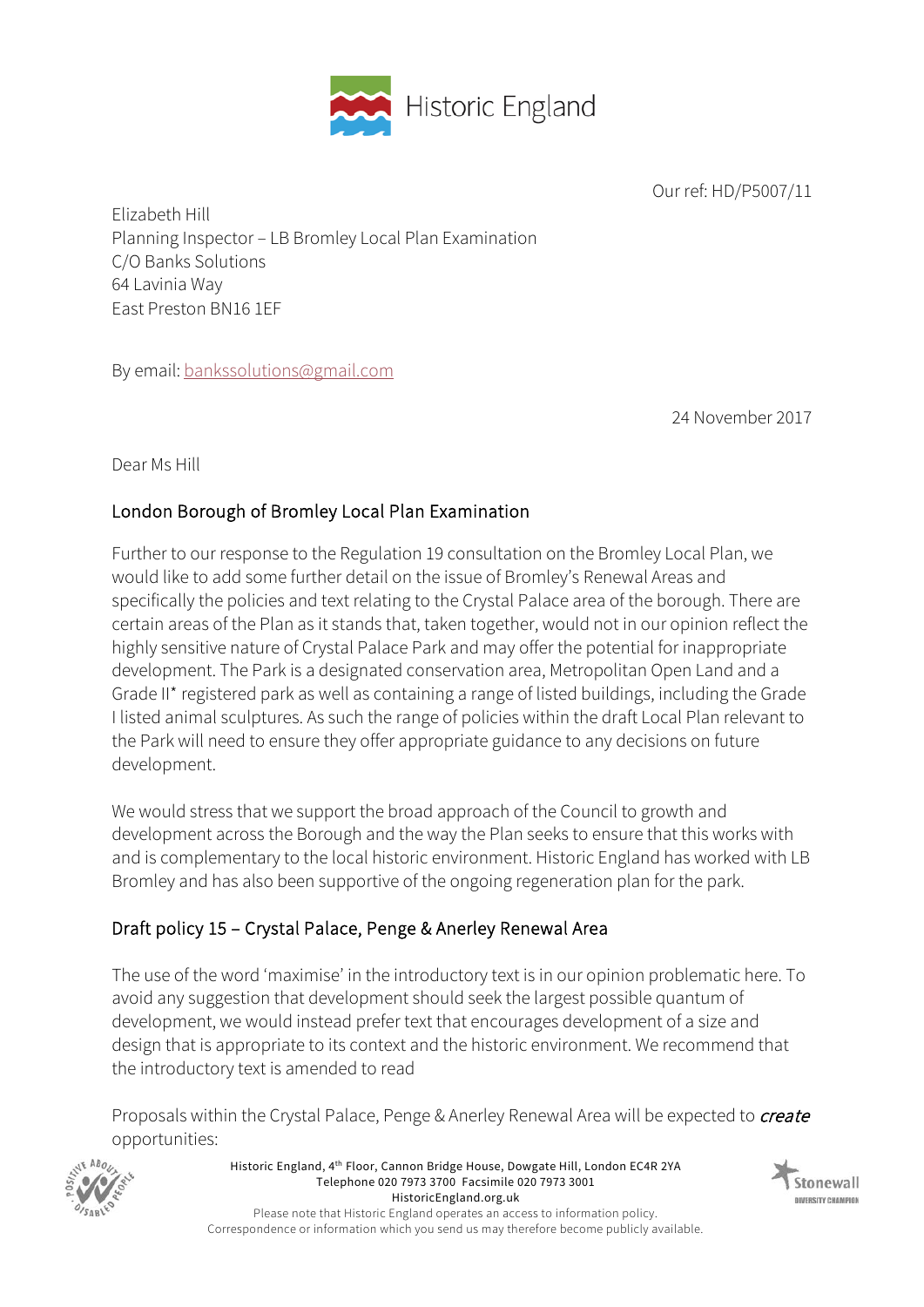

Clause b can then be amended to

#### b – to benefit the wider area by contributing to the conservation and enhancement of Crystal Palace Park through development that respects its character area and ensures a positive relationship with natural and heritage assets.

### Draft policies 38(listed buildings), 41 (Conservation Areas) and 45 (Historic Parks and Gardens)

Heritage at Risk - there are a number of designated heritage assets within the Park that are currently on the Heritage at Risk register, including the Conservation Area itself, the subway (which has been on the Register since 1990) and railings at the northern edge and the terraces of the gardens. Amending these policies to make reference to Heritage at Risk would not only better reflect paragraph 126 of the NPPF in terms of addressing heritage assets at risk of decay and neglect, but also offer an explicit mechanism through which the enhancement of the historic environment can be achieved. The following could be added to each of the three:

## Development proposals should seek to provide sustainable solutions for assets on the Heritage at Risk register wherever appropriate, in line with policies elsewhere in the Plan.

Neither policy 41 or 45 currently make reference to significance. To ensure consistency with the NPPF (and indeed with draft policy 38 – listed buildings), we recommend that both these policies should include reference to their significance as heritage assets, to ensure that this will be a consideration in any development proposals.

# Draft policy 111 – Crystal Palace Strategic Outer London Development Centre

We welcome the Background Paper on this policy and have noted the explanatory text at 6.4.2 that indicates the strengths of the SOLDC are the 'potential, leisure, tourism, arts, culture and sports functions'. However there remains the potential that the SOLDC designation may raise expectations in terms of development potential of the Park beyond what is appropriate. The sensitive character of the Park is referenced within the explanatory text here, but in order to be realistic in terms of future capacity we believe this should be better reflected in the wording of the policy itself. An addition at the end of the first paragraph will address this:

'... of the Crystal Palace Park and the significance of its heritage assets'.

And to ensure the totality of the historic environment is considered in any decisions, the second paragraph be amended to



Historic England, 4th Floor, Cannon Bridge House, Dowgate Hill, London EC4R 2YA Telephone 020 7973 3700 Facsimile 020 7973 3001 HistoricEngland.org.uk Please note that Historic England operates an access to information policy. Correspondence or information which you send us may therefore become publicly available.